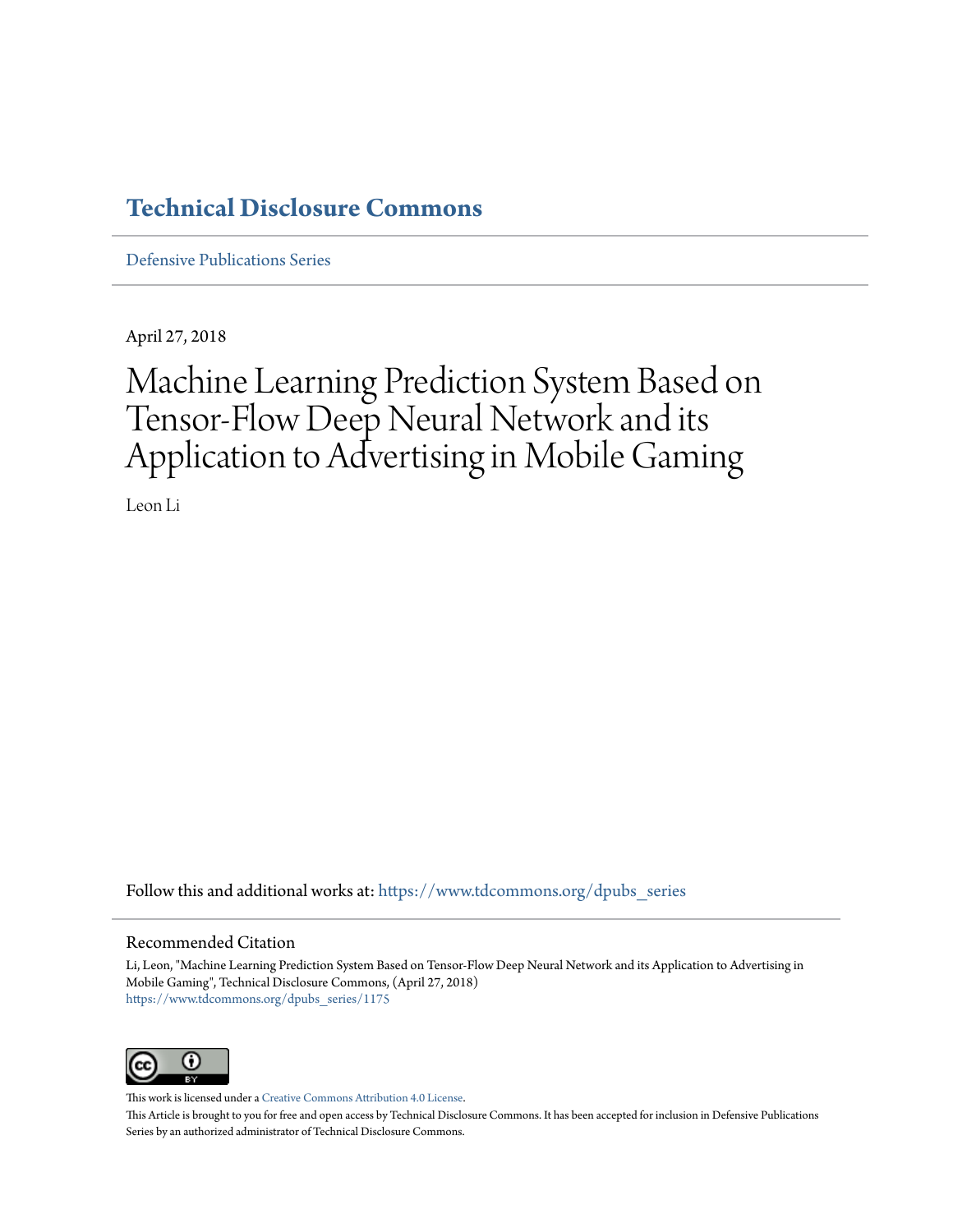# **MACHINE LEARNING PREDICTION SYSTEM BASED ON TENSOR-FLOW DEEP NEURAL NETWORK AND ITS APPLICATION TO ADVERTISING IN MOBILE GAMING**

#### **Background**

In recent years, with the development of smart phone technology, mobile games and other applications on mobile devices have become a new mode of entertainment and leisure. According to the current data surveys and research, the global mobile-end game has reached 2.1 billion players, representing a year-on-year growth of 14%. Among them, most players have paid for games or in-game items.

For strategy or simulation-based mobile games, there may be a steep learning curve, particularly with complex games. Because users may need time to understand and master the game operation and mechanics, even if they may be likely to purchase the game or in-game items, this purchase behavior may be delayed compared to other, simpler genres, such as puzzle or action games. As a result, the measurement and optimization of market launch results in great challenges for such games. The same may apply to other genres of games with steep learning curves, as well as complex applications.

#### **Summary**

The systems and methods discussed herein provide for prediction of whether an unpaid trial user will convert to a paid user within 28 days after download and installation, and is based on a model trained from a popular mobile strategy game with 6 million daily users and over 500 separate characteristics or behaviors (e.g. achieving a new level, deploying a particular type of troop, loading a map, etc.)

These systems and methods are based around a machine learning architecture or neural network, and is integrated with a content deployment system that may provide additional content items to a user or device based on a predicted conversion rate (e.g. discounts, offers, advertisements, exclusive items, etc.). In practice, one implementation increased the conversion rate by 7 times and the return on investment by 2.6 times, reduce the cost of acquiring paid users by 63%.

#### **Data preparation**

The data includes two parts, a prediction target *Y* and a user parameter *X*, wherein the user parameter *X* is further divided into a status parameter *Xs* and a behavior parameter *Xb*. In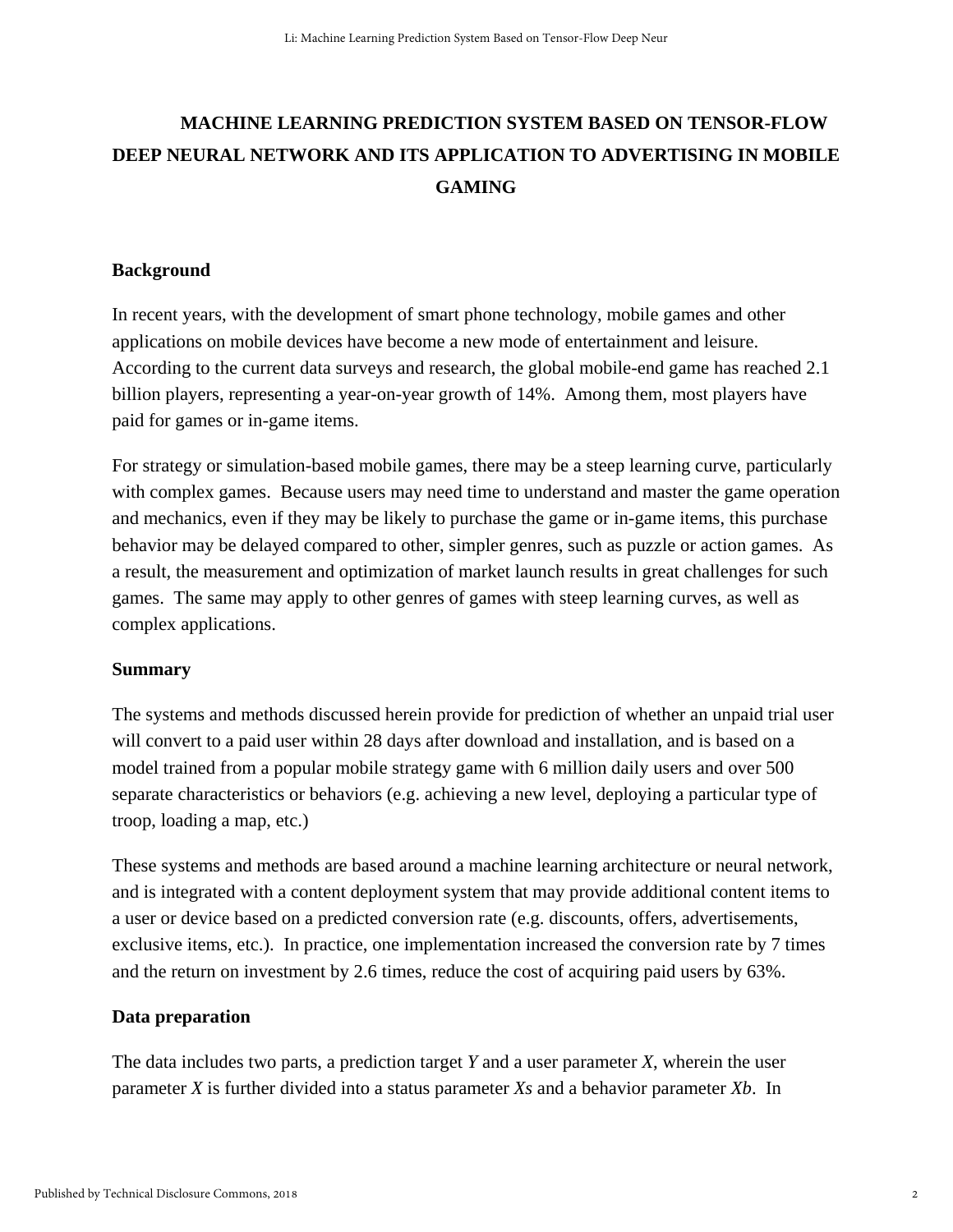practice, rather than user parameters per se, the data may be specific to devices, accounts, MAC addresses, or other device identifiers, and thus may be considered device parameters.

| <b>UserID</b> | <b>AliveDays</b> Payment |   | <b>Status 1 to Status N</b> | <b>Behavior 1 to Behavior N</b> |
|---------------|--------------------------|---|-----------------------------|---------------------------------|
| 123           |                          | U |                             |                                 |
| 123           |                          |   |                             |                                 |
| 234           |                          |   |                             |                                 |
| 345           |                          |   |                             |                                 |
| 345           |                          | U |                             |                                 |
| 345           |                          |   |                             |                                 |

The raw data may include the following fields:

Among them, each row of data is a summary of each user's or device's daily behavior parameters and state snapshots. Days that the user is not logged in may be skipped (e.g. there is no need to record the status or behavior of the day). If the user has not purchased the software or in-app or in-game items within the first *n*-1 days, and there is a paid conversion on the *n*th day, the user has *n* rows of data (assuming the user logs in daily). This is shown, for example, for user ID 123, showing a payment on the second day.

The status parameters represent any sort of status identifier of execution of the application or game and include, but are not limited to, in-game character levels, number of gold coins in the game, brand names of landing game handsets, landing game locations, and the like.

Behavioral parameters represent actions of the user or device and include, but are not limited to:

- pay-related behaviors: Open payment windows, click pay button, etc.
- purchasing items with in-game currency: e.g. skins, weapons, lives, maps, etc.

• social behavior: joining teams or guilds, speaking or chatting with other players, sharing social account identifiers, etc.

• discount-related behavior: open discount stores, apply coupons, etc.

After processing gathered data, the following data is obtained (assuming that the model goal is based on predicting whether unpaid users will make an In-App-Purchase (e.g. purchase the application, additional in-App content such as maps, coins, music tracks or other media, or other goods or unlockable items, or make other such purchases or transactions) within 28 days after download, based on seven days of gathered behavior):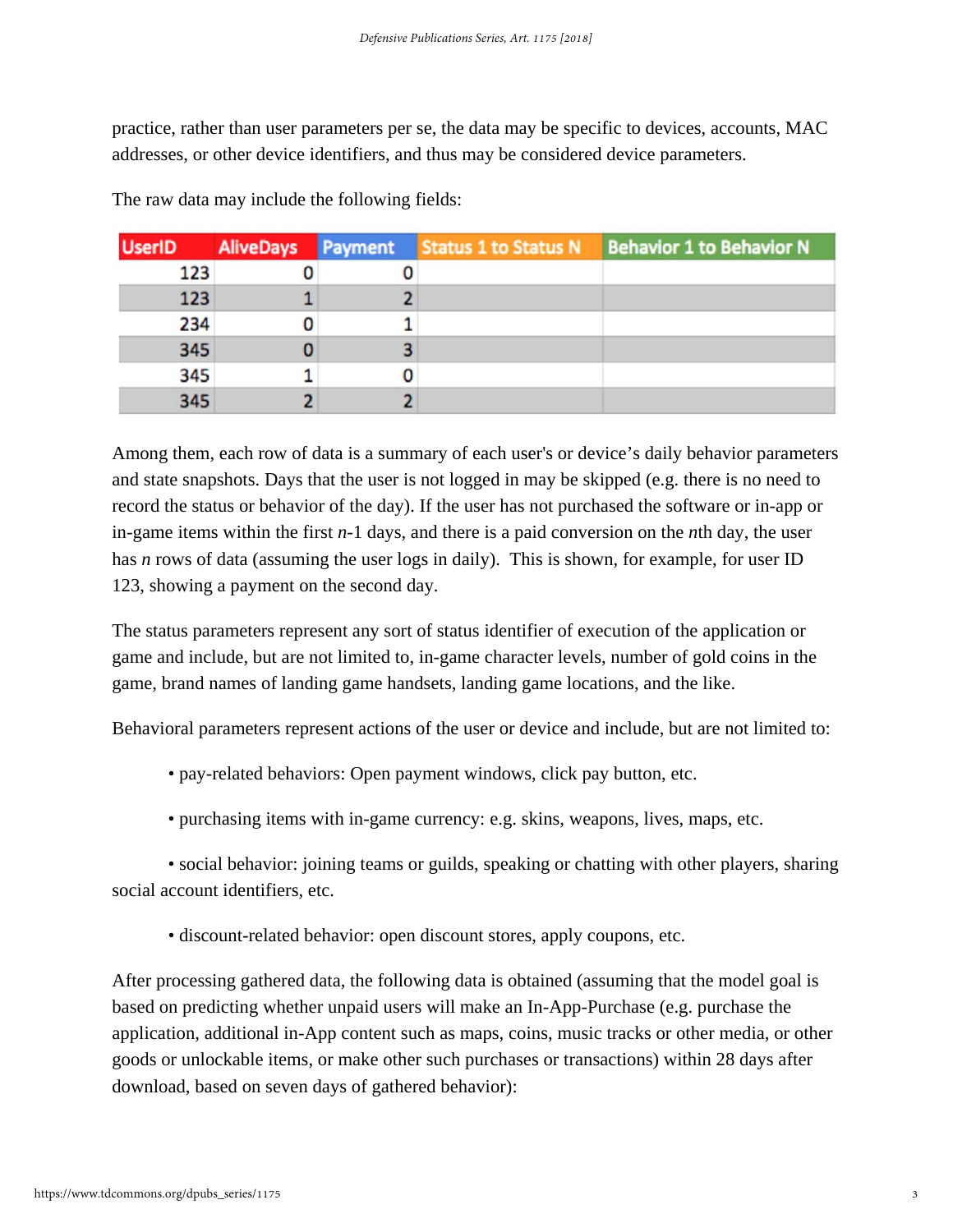• Prediction Goal *y*: may be represented by a binary value or a percentage probability, such as 1 if there are paid conversions within 28 days after the user downloaded the game or application, and 0 otherwise

• User parameter *x*: Given *j* rows of data for user *i* in the original data, the data may be reduced to a single row of data having a user parameter *x*. This parameter may further be divided into:

- State parameter *Xs*: state snapshot of the last day *Xsj*
- Behavior parameter *Xb*: sum of *j*-lines of data  $\sum_{k=1}^{j} Xb_k$  $k=1$

Note 1: In some implementations, inputs may be limited to actions taken within 7 days of downloading the application or game as the basis of prediction. This can generate a forecast ideally with a short time (e.g. within seven days) after the user downloads and installs the application, and send the prediction signal to a content delivery platform in time to facilitate machine learning in the content delivery platform.

Note 2: In some implementations, the forecast target may be an in-app conversion or purchase within 28 days after installation. This may provide a reasonable time frame within which to measure the effectiveness of content delivery on the conversion prediction.

#### **Data Cleaning and Feature Engineering**

Data may be cleaned or normalized for usage by a prediction engine:

 1. Any missing values in the data table may be filled with zeroes or other null values, depending on implementation;

2. Data may be scaled or normalized into a standard range;

 3. Principal component analysis (PCA) may be applied to reduce the number of dimensions in the original data by a significant amount, e.g. to half of the original number of dimensions or less

After data cleaning and normalization, the data is processed as follows:

• Divide the processed data into two parts by 1:1, train and test the neural network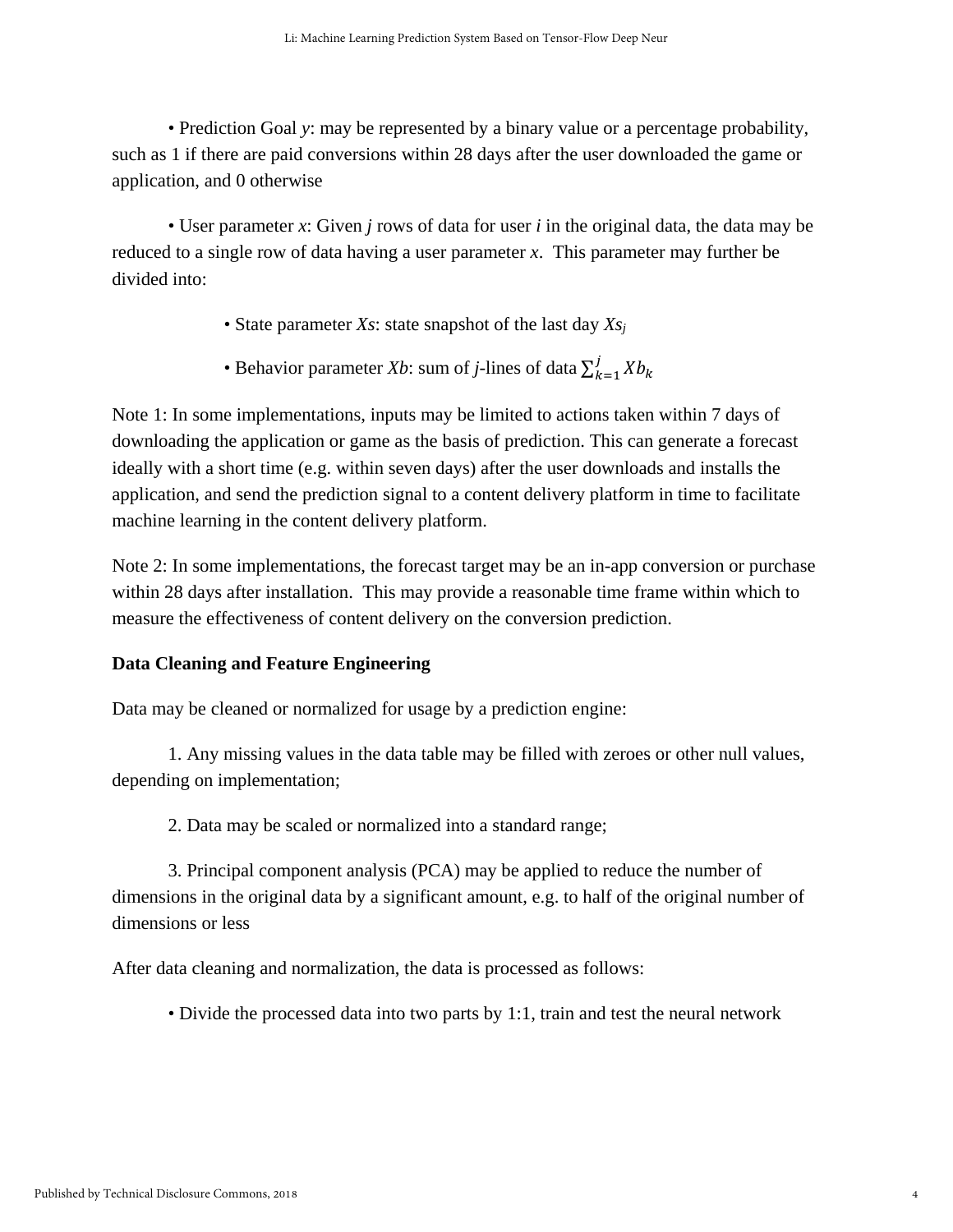• The output value is trained to a predetermined goal value based on whether the conversion event occurs, e.g. *Y\_noTransform\_train*, *Y\_noTransform\_test =* 1 if the user pays for the application or game within 28 days of downloading, otherwise 0;

• The corresponding user parameters are transformed, namely *X\_transformed\_train*, *X\_transformed\_test*. Each user has one row of data, but after PCA dimension reduction, it may not be immediately apparent what behavior each column in the data set represents.

## **TensorFlow Deep Neural Network Classifier Modeling**

To create the classifier, when designing the system, in some implementations, a tensorflow Python API may be utilized to create a DNNClassifier object directly, eliminating the need to start building the model from the ground up. This may be effective for solving simple classification problems and is a particularly efficient implementation.

#### *classifier = tf.estimator.DNNClassifier()*;

To train the classifier, the DNNClassifier object's fit function may be called to create a training module.

*Classifier.fit(X\_transformed\_train, Y\_noTransform\_train, steps=2000, batch\_size=5000);* 

To provide a prediction or forecast for a given data set, the predict function of the DNNClassifier object may be called to create a prediction module. The output may be a binary 0 or 1 value in some implementations, with 0 meaning that the classifier thinks that the conversion probability is lower than 50% (e.g. there will be no payment conversion), and 1 meaning that the classifier thinks that the conversion probability is greater than or equal to 50% (e.g. a large probability of a payment conversion even). 50% may be used as a default threshold of the prediction function. To change this threshold, the *predict\_proba* function may be called and the output is the conversion probability, e.g. no longer 0 or 1.

#### *Y\_predict = classifier.predict(X\_transformed\_test);*

To verify the classifier's accuracy, precision and recall values may be compared to measure accuracy. For content delivery, recall may be more important than precision, and recall should be increased as much as possible. If the user is operating internally, precision may be more important than recall, and precision should be increased as much as possible.

Function *f1* is a comprehensive consideration of the overall parameters of precision and recall. Given the following parameter values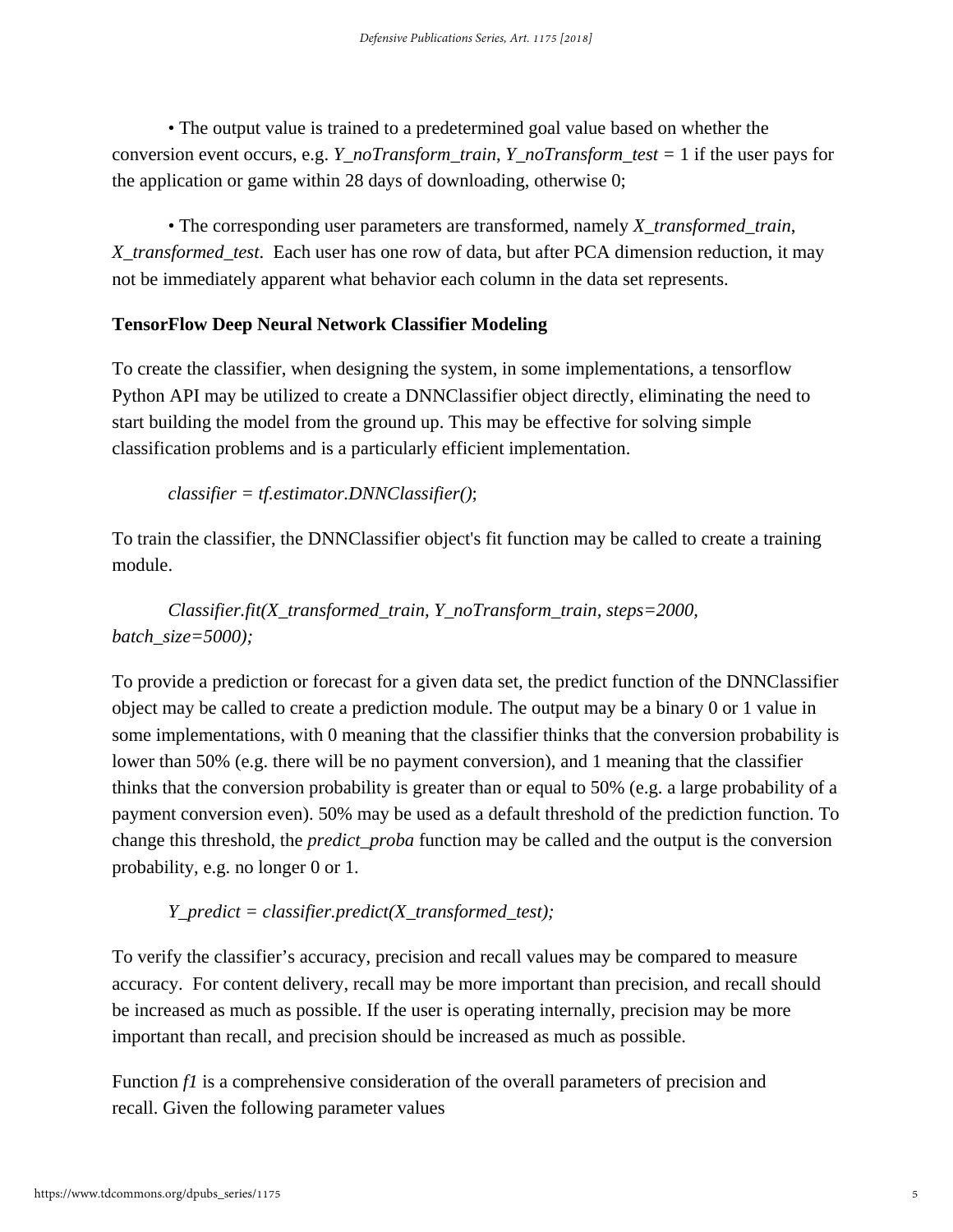|                 | Y noTransform test 0   Y noTransform test 1 |
|-----------------|---------------------------------------------|
| $ Y $ predict 0 |                                             |
| Y predict 1     |                                             |

precision =  $a / (a+b)$ 

recall =  $a / (a+c)$ 

 $f1 = 2$ \*precision\*recall / (precision+recall)

After several iterations, the model performance is as follows:



Note: The intersection of the blue vertical dashed line and the x-axis is the value of the prediction probability at which *f1* reaches its highest point.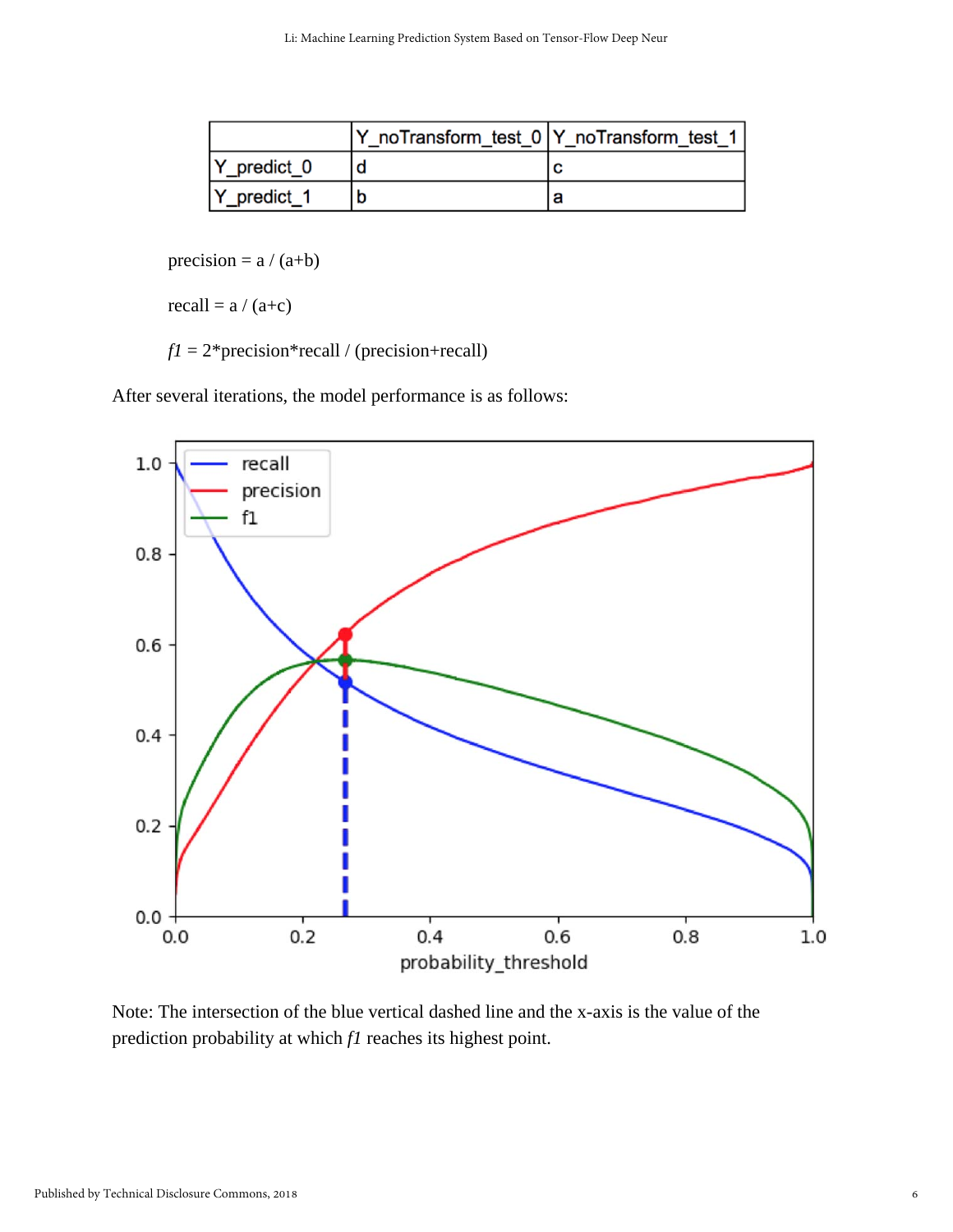### **System design**

In some implementations, the system may include a Query Engine, a Compute Engine, and Storage, which may be dynamically instantiated by a cloud service in some implementations. Every day, the "prediction module" is run based on newly generated data in the game or application, each user or device may be evaluated and a prediction made as to whether a conversion event will happen. Periodically, such as quarterly, the "training module" is run based on user data registered in the previous quarter, and the model is updated. In some implementations, a hybrid dataset approach may be used with 90 days of new data, and 30 days of old data to ensure smooth collaboration between the model and the content delivery system.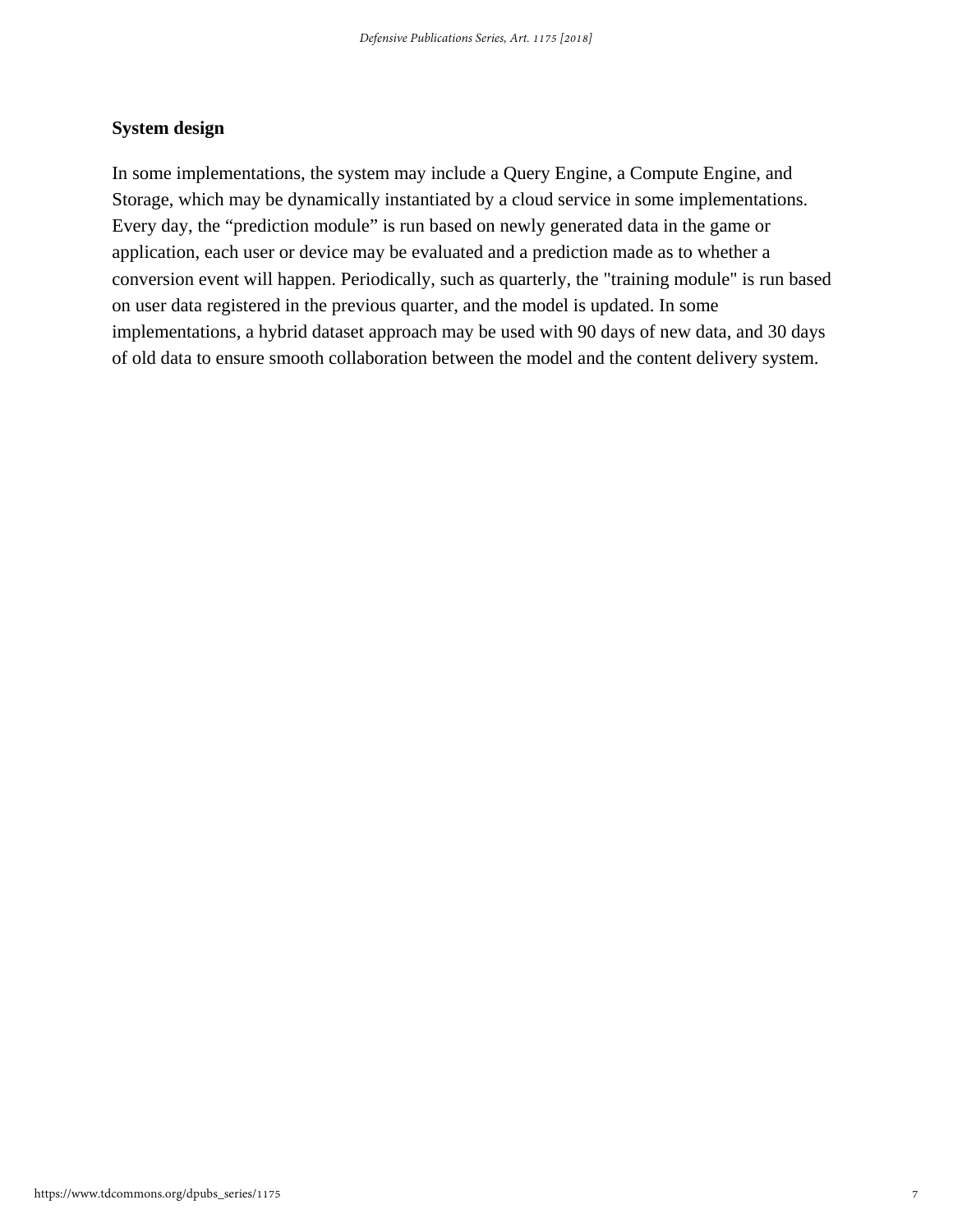Each quarter:

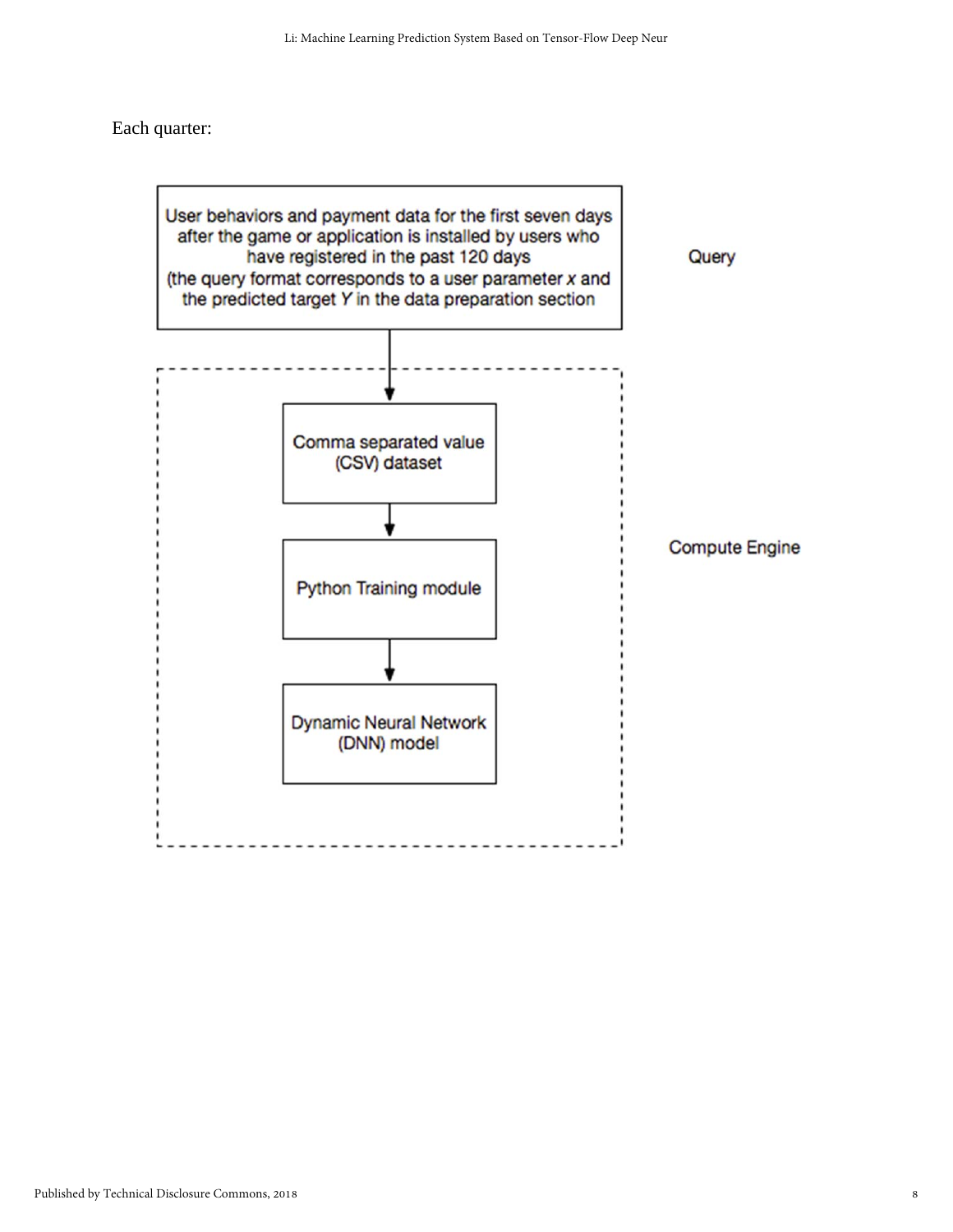



#### **Prediction results and Content Delivery**

Based on the predicted results of conversions, content may be selected and provided to devices for presentation. For example, coupons, discounts, or other such content may be provided to devices when the prediction model identifies a high likelihood of an eventual conversion event. Conversely, content suggesting other applications or games for which conversions may be more likely may be provided to devices when the prediction model identifies a low likelihood of an eventual conversion event for this game or application.

As described in the previous section, the final predicted result may include two columns of data, a DeviceID or other identifier and the prediction label (0 or 1), having been adjusted after the prediction to a binary value. Depending on the difference in the predicted probability threshold,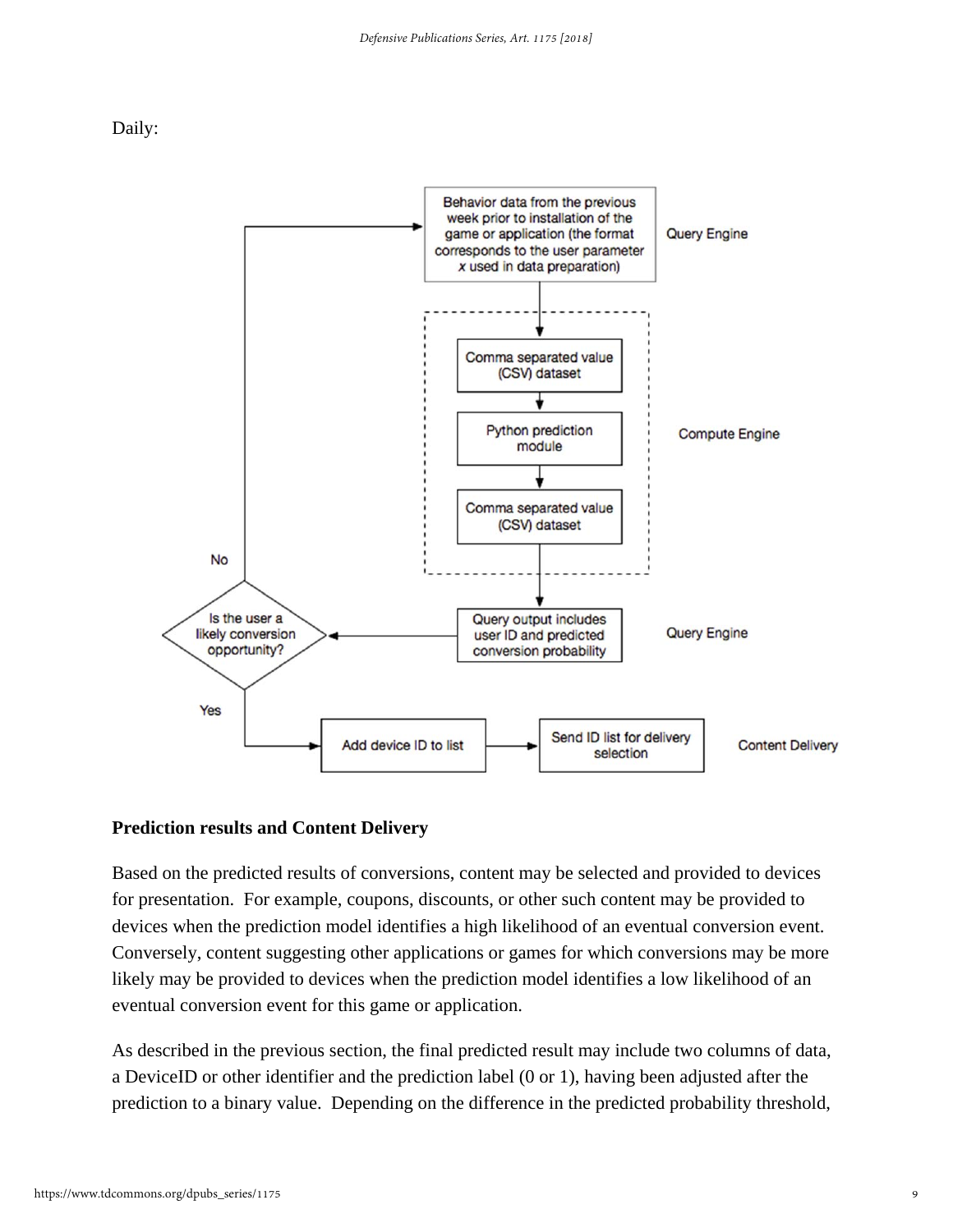the number and accuracy of users who are marked as having a 1 (with high payment propensity) will also be different. The higher the threshold, the more stringent the requirement of being marked as 1, the fewer users or devices may be considered likely to have a conversion event. While this increases accuracy, the resulting increase in false negatives may cannibalize conversions. For example, when the threshold reaches the highest 100%, the predicted events are equivalent to the actual conversion events; when the threshold reaches the lowest 0%, the predicted event is equivalent to application installation. Accordingly, the threshold may be adjusted as in the figure shown above to maximize the function *f1.* 

A large number of experimental studies have found that, for content delivery systems, it may be preferable to adjust the threshold lower and sacrifice some precision, in order to make recall as high as possible.

As shown in the figure below, the working principle of the combination of TensorFlow based machine learning prediction system and a content delivery platform is illustrated. On the left is the forecasting system described herein; and on the right is a content delivery platform. Through analysis and forecasting, devices or users are identified that may have a potential conversion event, the number of seed populations to the content delivery system is expanded, and the effective feedback time from application installation to effective conversion is shortened, thereby improving the effect of machine learning and content delivery.



#### **Conclusions and future prospects**

This disclosure analyzes the background of the industry and proposes solutions to the challenges faced by complex applications or games, such as strategy games. From the perspective of the system architecture, this disclosure describes how to clean up data, identify salient features, model predictive classifiers, and automate analysis and selection for content delivery. Data